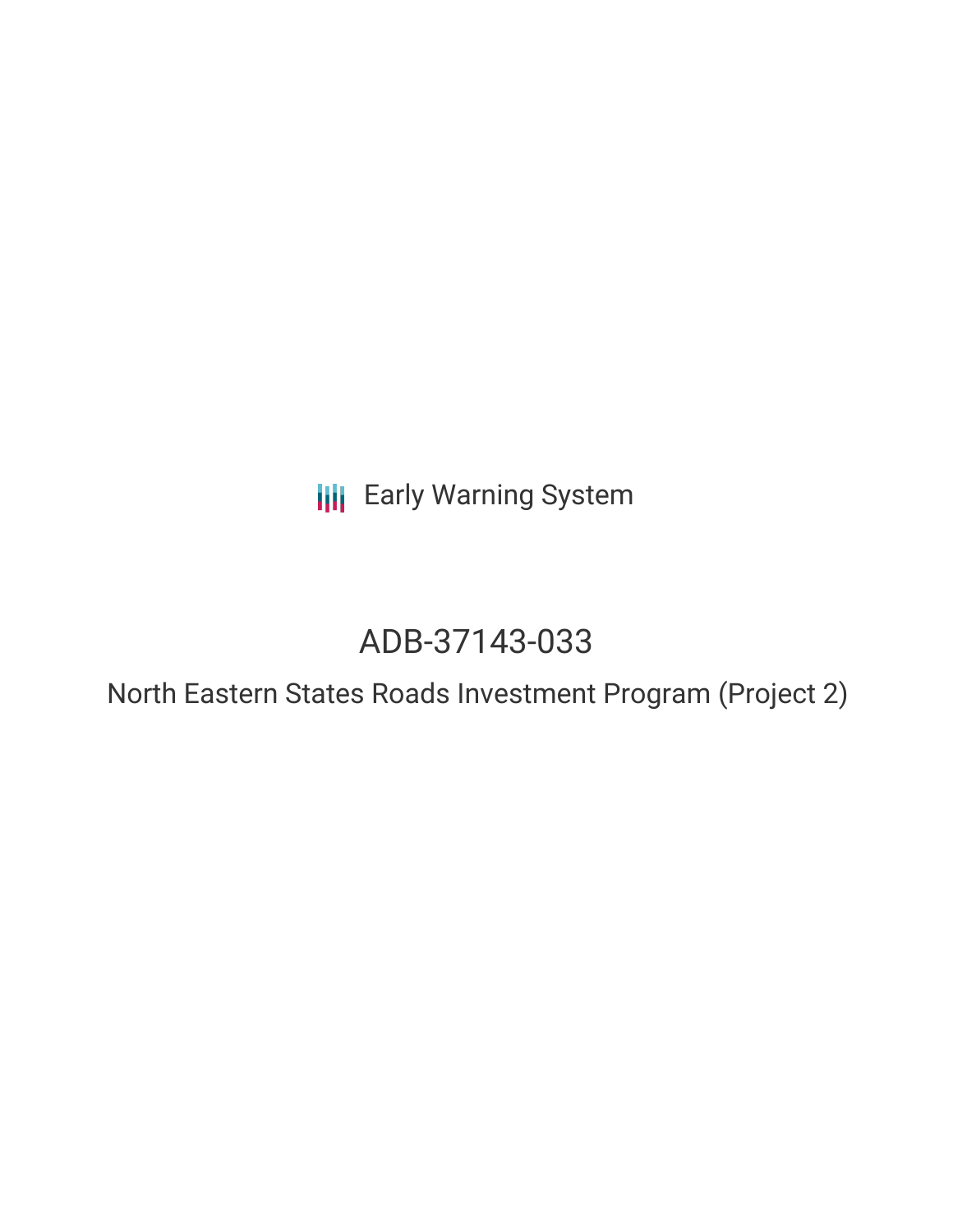

# **Quick Facts**

| <b>Countries</b>               | India                                                            |
|--------------------------------|------------------------------------------------------------------|
| <b>Specific Location</b>       | Assam, Manipur, Mizoram, Tripura, North Eastern Region           |
| <b>Financial Institutions</b>  | Asian Development Bank (ADB)                                     |
| <b>Status</b>                  | Active                                                           |
| <b>Bank Risk Rating</b>        | A                                                                |
| <b>Voting Date</b>             | 2013-12-02                                                       |
| <b>Borrower</b>                | Ministry of Development of North Eastern Region                  |
| <b>Sectors</b>                 | Climate and Environment, Construction, Infrastructure, Transport |
| <b>Investment Type(s)</b>      | Loan                                                             |
| <b>Investment Amount (USD)</b> | \$125.20 million                                                 |
| <b>Project Cost (USD)</b>      | \$157.20 million                                                 |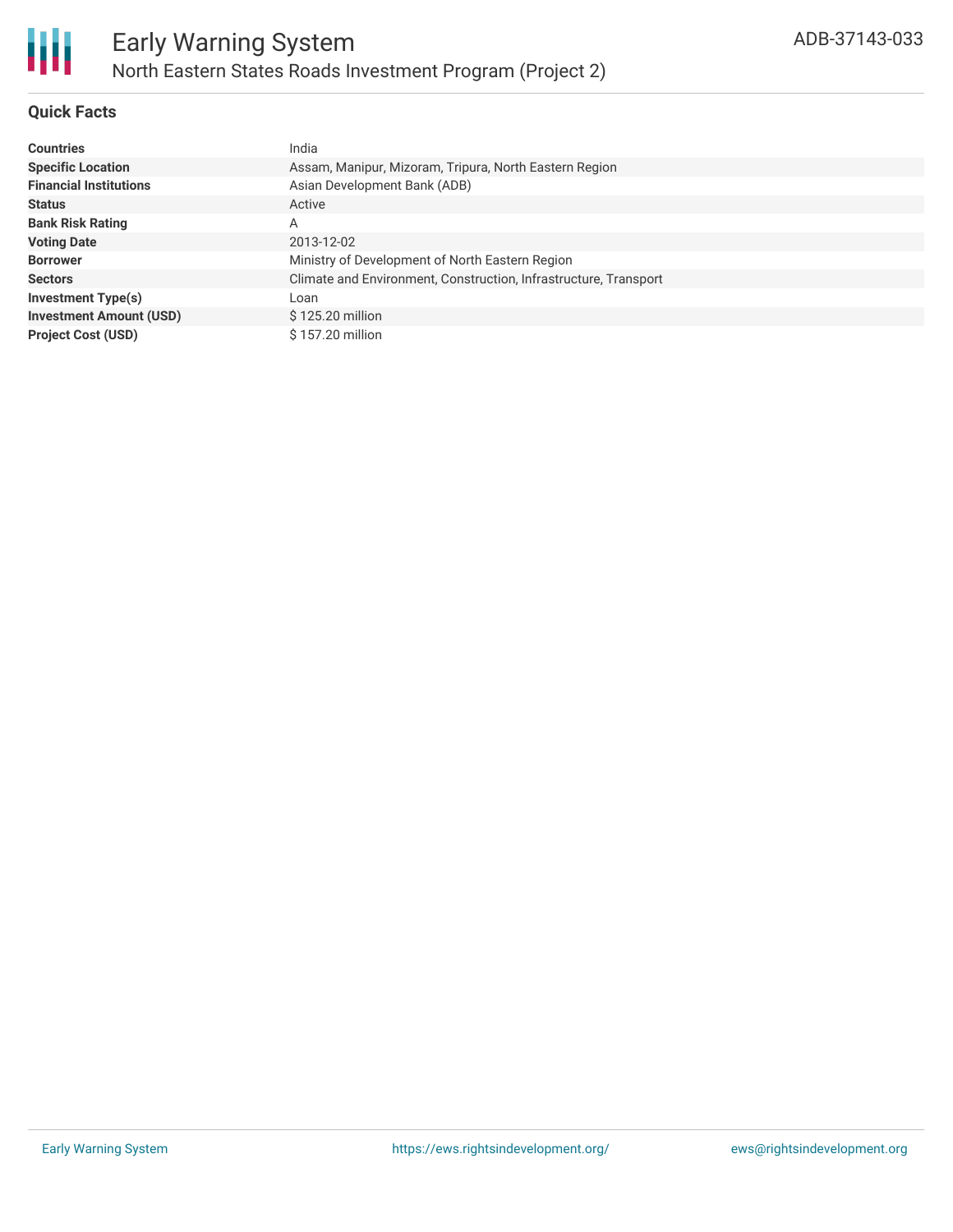

# **Project Description**

This project funds construction on 235 km of state roads in Assam, Manipur, Mizoram, and Tripura.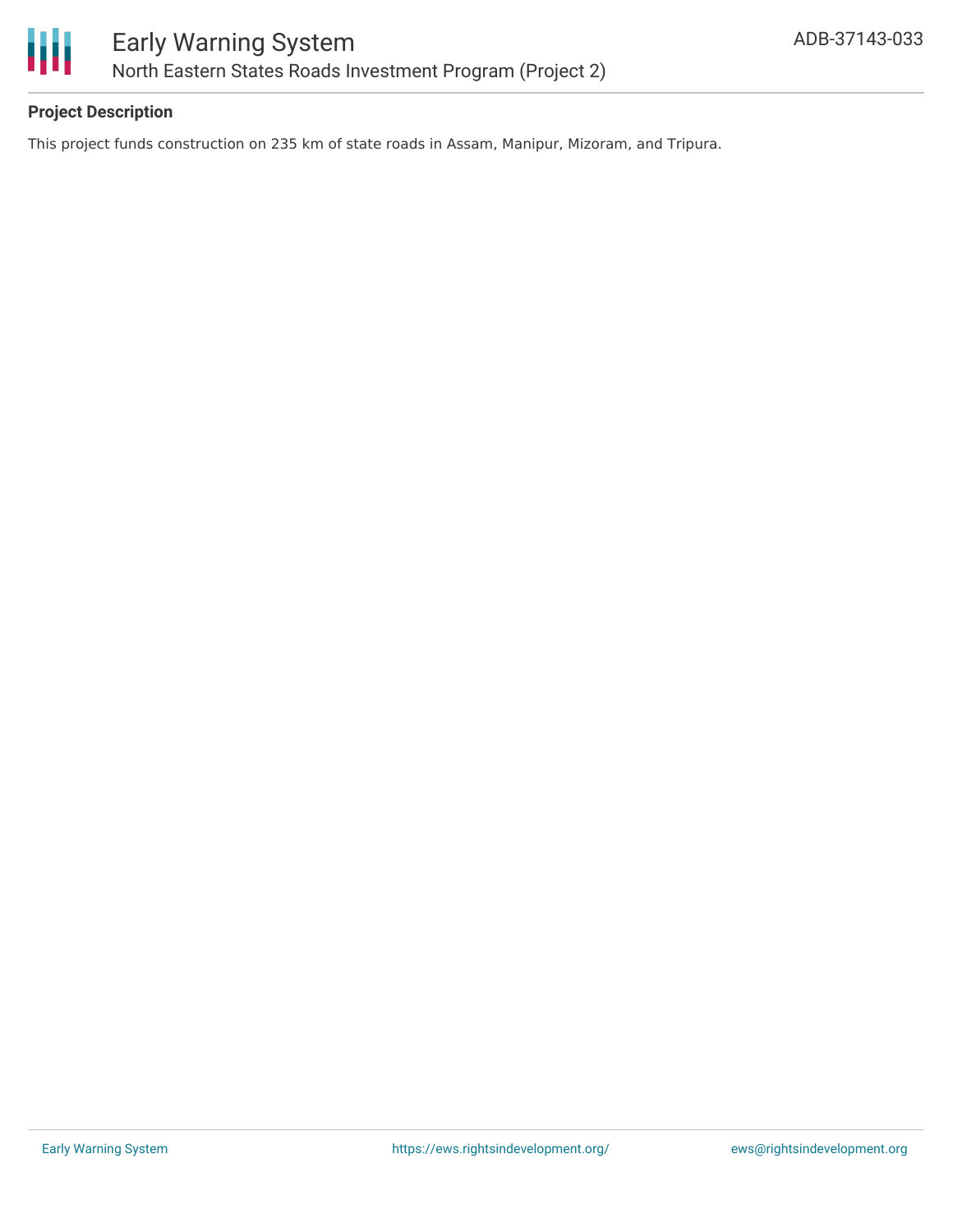

## **Investment Description**

Asian Development Bank (ADB)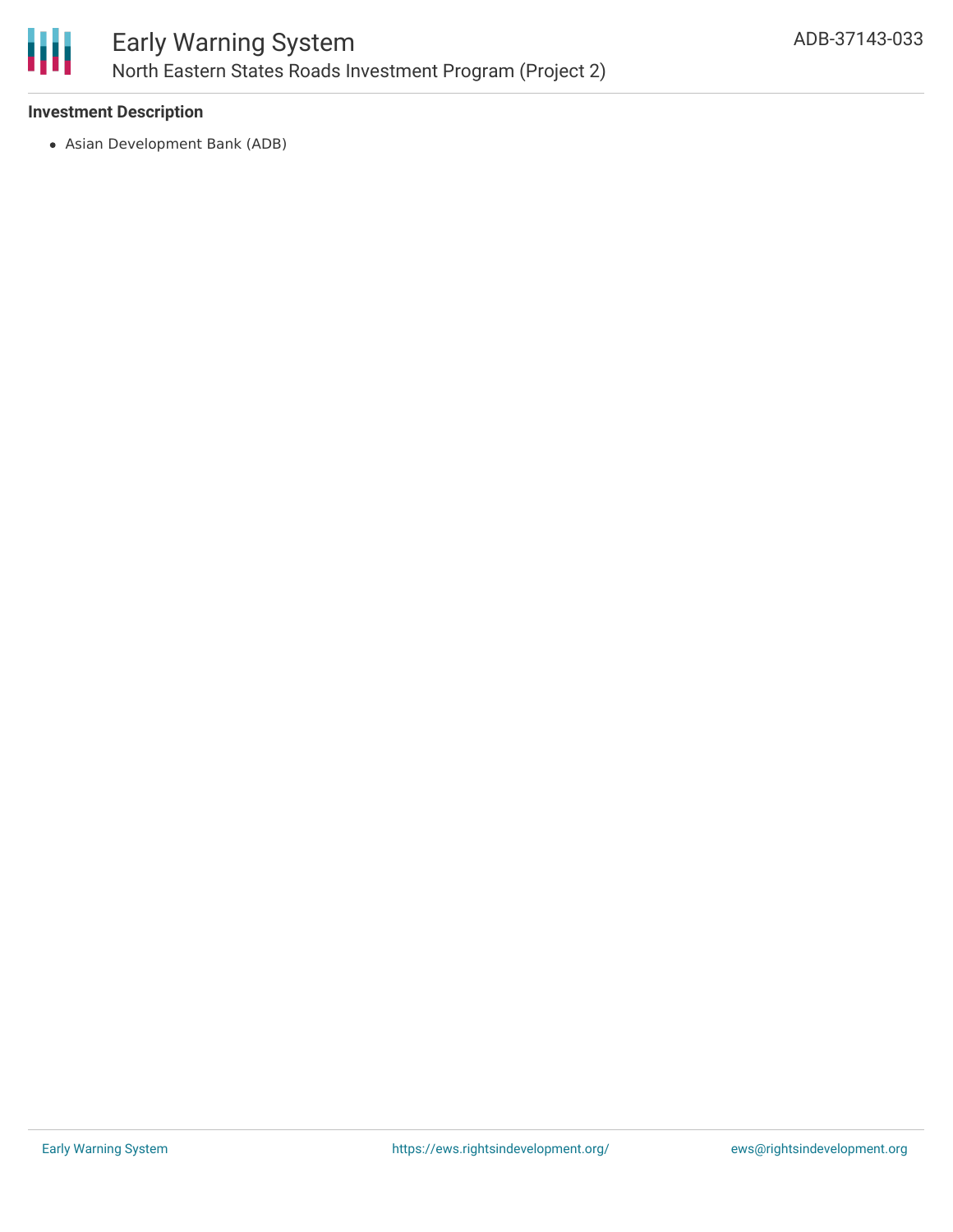

# **Contact Information**

Ministry of Development of North Eastern Region Room no. 283-A Vigyan Bhawan Annexe Maulana Azad Road, New Delhi 110 011

Public Works Department - State of Mizoram JRAMMAWIA@GMAIL.COM Office of the Chief Engineer, Tuikhuanhtlang, Aizawl, Mizoram 796001

Public Works Department - State of Tripura CETRIPURA@YAHOO.CO.IN Chief Engineer's Office, Planning Circle, Tripura 799001

Public Works Department State of Assam MUAHMED2006@YAHOO.CO.IN Chandmari, Guwahati-781003 India

Public Works Department State of Manipur KHTEMBA@GMAIL.COM PWD Complex, Khuyathong, Imphal Manipur 795001

### ACCOUNTABILITY MECHANISM OF ADB

The Accountability Mechanism is an independent complaint mechanism and fact-finding body for people who believe they are likely to be, or have been, adversely affected by an Asian Development Bank-financed project. If you submit a complaint to the Accountability Mechanism, they may investigate to assess whether the Asian Development Bank is following its own policies and procedures for preventing harm to people or the environment. You can learn more about the Accountability Mechanism and how to file a complaint at: http://www.adb.org/site/accountability-mechanism/main